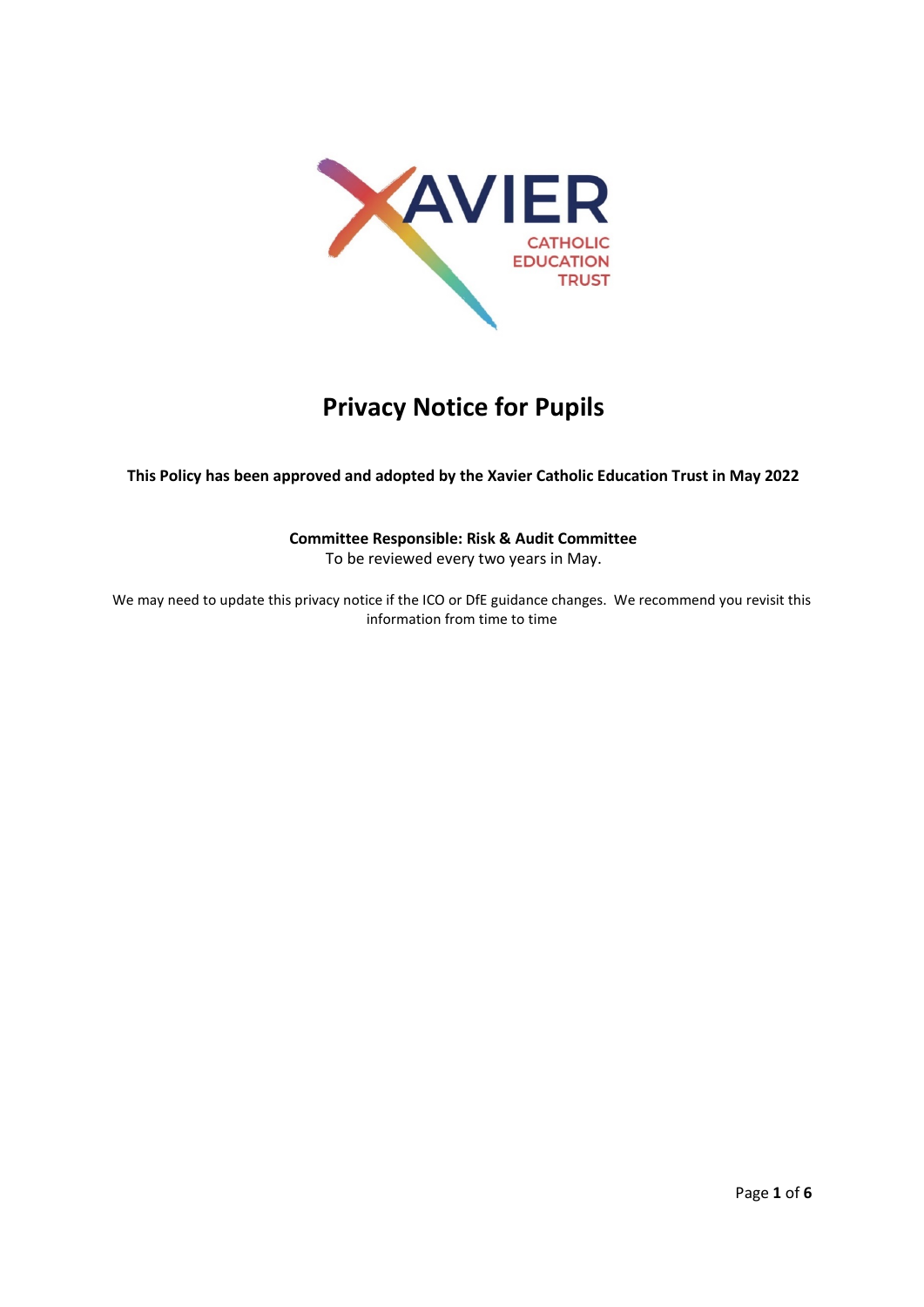## **Privacy Notice for Pupils**

You have a legal right to be informed about how our school uses any personal information that we hold about you. To comply with this, we provide a 'privacy notice' to you where we are processing your personal data.

This privacy notice explains how we collect, store and use personal data about you. We, the school, are the 'data controller' for the purposes of data protection law.

Our DPO (Data Protection Officer) contact details are below.

#### **The personal data we hold**

We hold some personal information about you to make sure we can help you learn and look after you at school.

For the same reasons, we get information about you from some other places too – like other schools, the local council and the government.

This information includes:

- Your contact details
- Your test results
- Your attendance records
- Your characteristics, like your ethnic background or any special educational needs
- Any medical conditions you have
- Details of any behaviour issues or exclusions
- Photographs
- CCTV images
- Biometric data for cashless payment systems

#### **Why we use this data**

We use this data to help run the school, including to:

- Get in touch with you and your parents when we need to
- Check how you're doing in exams and work out whether you or your teachers need any extra help
- Track how well the school as a whole is performing
- Look after your wellbeing and safety
- To provide data that we are legally required to send to the Department for Education.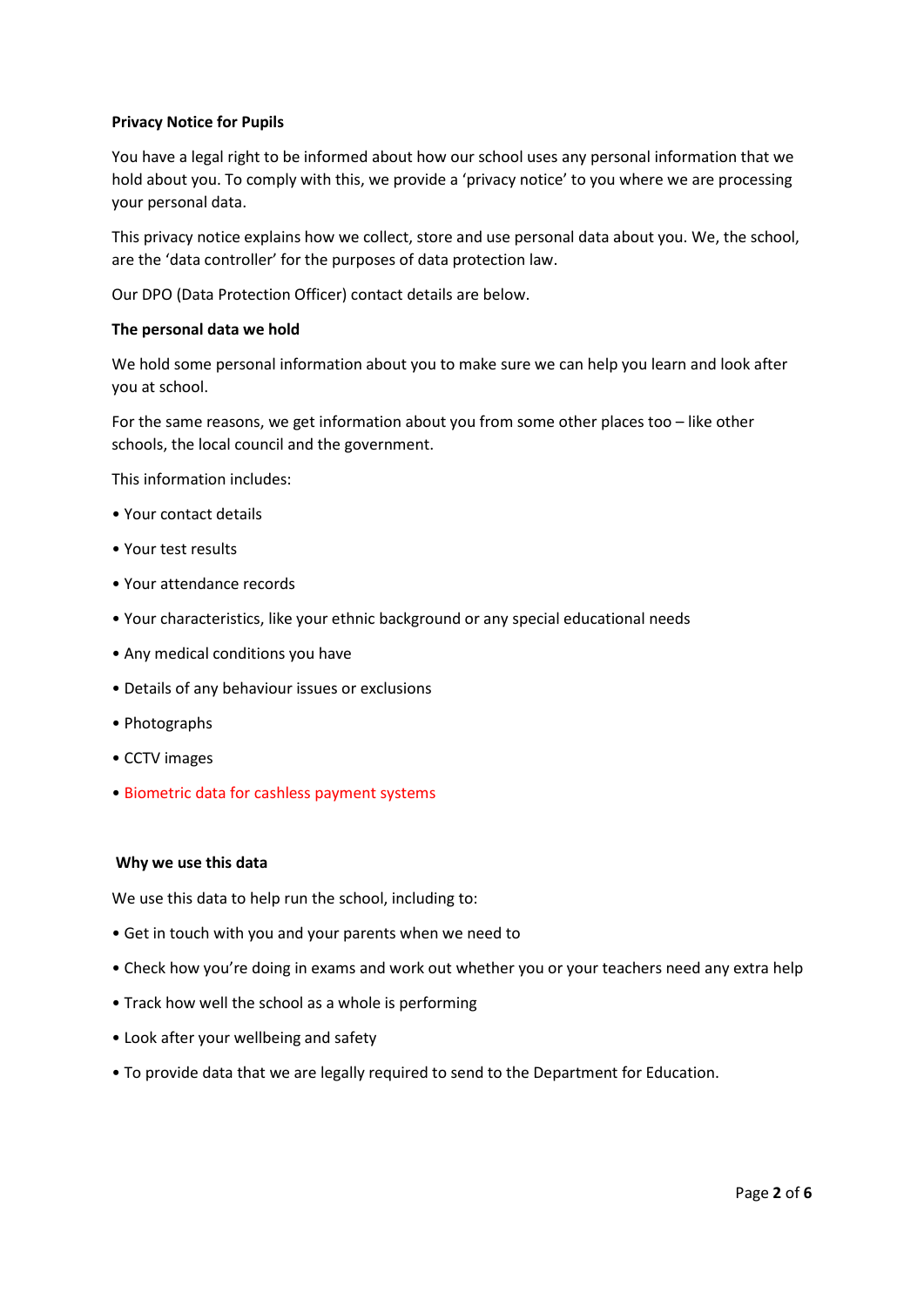## **Our legal basis for using this data**

We will only collect and use your information when the law allows us to. Most often, we will use your information in accordance with legal basis where:

- We need to comply with the law
- We need to use it to carry out a task in the public interest (in order to provide you with an education)

Sometimes, we may also use your personal information where:

- You, or your parents/carers have given us permission to use it in a certain way
- We need to protect your interests (or someone else's interest)

Where we have got permission to use your data, you or your parents/carers may withdraw this at any time. We will make this clear when we ask for permission and explain how to go about withdrawing consent.

Some of the reasons listed above for collecting and using your information overlap, and there may be several grounds which mean we can use your data.

#### **Collecting this information**

While in most cases you, or your parents/carers, must provide the personal information we need to collect, there are some occasions when you can choose whether or not to provide the data.

We will always tell you if it's optional. If you must provide the data, we will explain what might happen if you don't.

#### **How we store this data**

We will keep personal information about you while you are a pupil at our school. We may also keep it after you have left the school, where we are required to by law.

Society's Academy toolkit provides guidance on how long we must keep information about pupils.

#### **Data sharing**

We do not share personal information about you with anyone outside the school without permission from you or your parents/carers, unless the law and our policies allow us to do so.

Where it is legally required, or necessary for another reason allowed under data protection law, we may share personal information about you with:

• Our local authority – to meet our legal duties to share certain information with it, such as concerns about pupils' safety and exclusions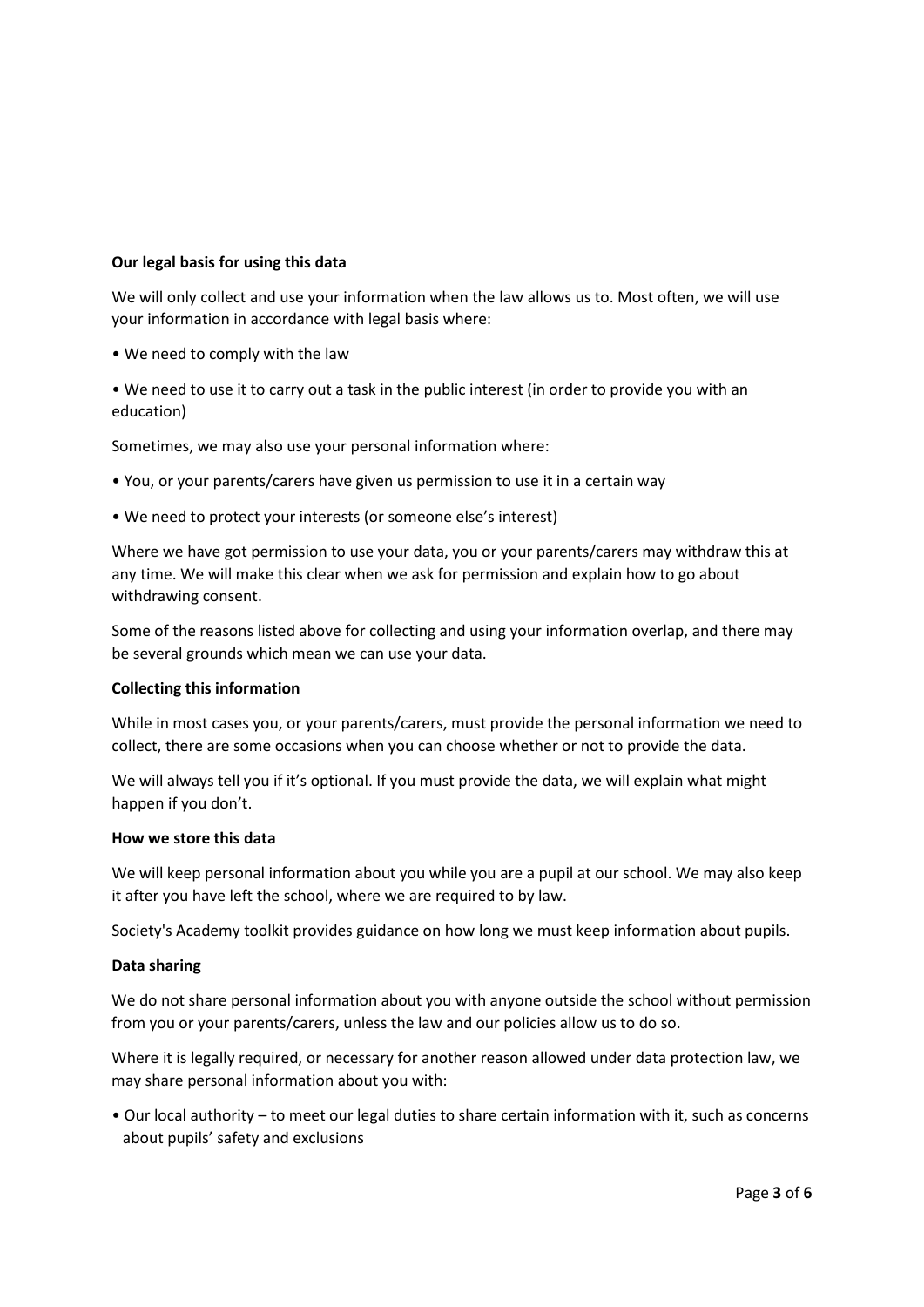- The Department for Education (a government department)
- Your family and representatives
- Educators and examining bodies
- Our regulator e.g. Ofsted
- Suppliers and service providers so that they can provide the services we have contracted them for
- Financial organisations
- Central and local government
- Our auditors
- Survey and research organisations
- Health authorities
- Security organisations
- Health and social welfare organisations
- Professional advisers and consultants
- Charities and voluntary organisations
- Police forces, courts, tribunals
- Professional bodies
- schools that you may attend after leaving us
- schools in the Academy Trust
- •The Diocese

National Pupil Database We are required to provide information about you to the Department for Education (a government department) as part of data collections such as the school census.

Some of this information is then stored in the National Pupil Database, which is managed by the Department for Education and provides evidence on how schools are performing. This, in turn, supports research.

The database is held electronically so it can easily be turned into statistics. The information it holds is collected securely from schools, local authorities, exam boards and others.

The Department for Education may share information from the database with other organisations which promote children's education or wellbeing in England. These organisations must agree to strict terms and conditions about how they will use your data.

You can find more information about this on the Department for Education's webpage on how it collects and shares research data.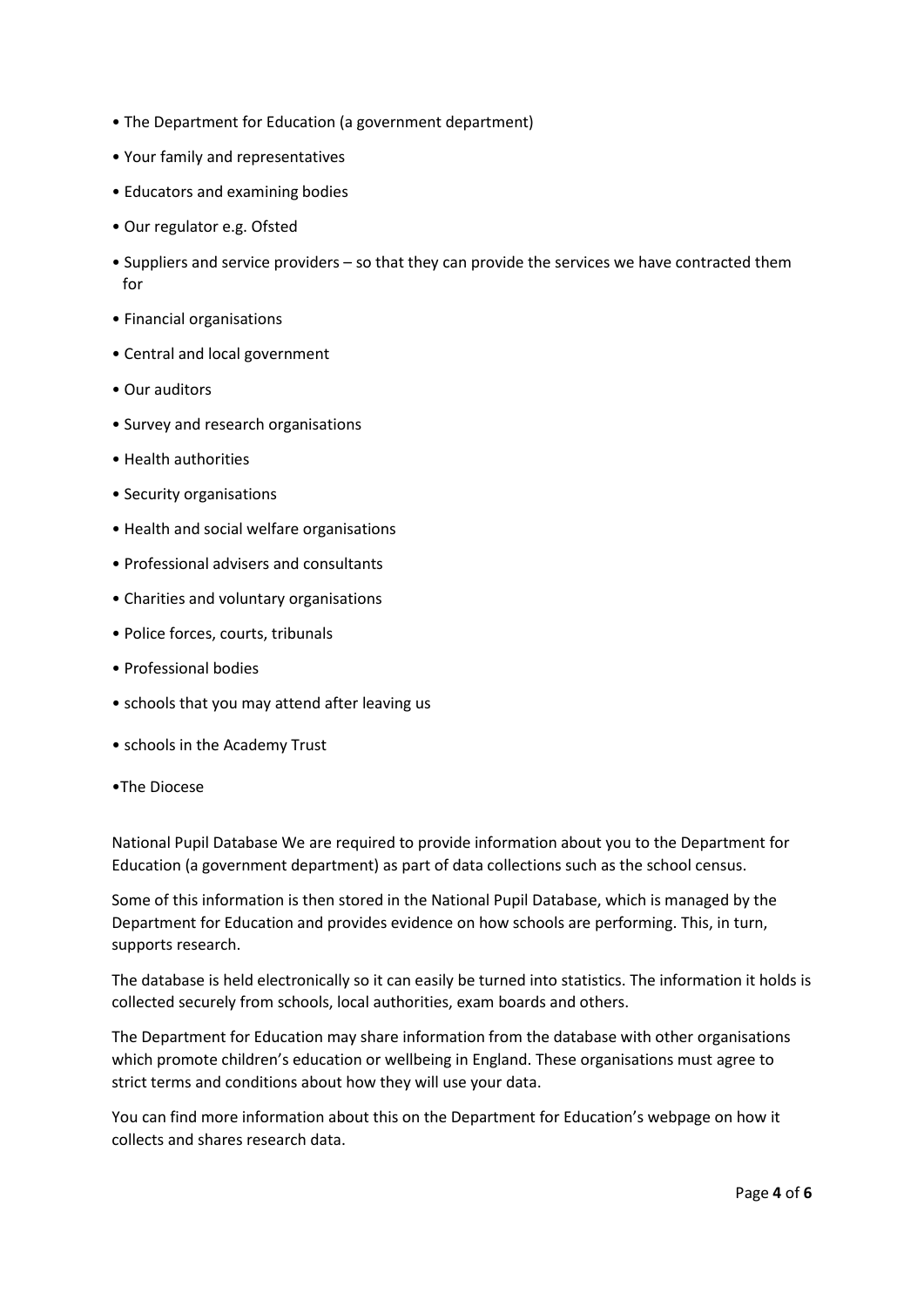You can also contact the Department for Education if you have any questions about the database.

• Once our pupils reach the age of 13, we also pass pupil information to our local authority and / or provider of youth support services as they have responsibilities in relation to the education or training of 13-19 year olds under section 507B of the Education Act 1996.

This enables them to provide services as follows:

- youth support services
- careers advisers

The information shared is limited to the child's name, address and date of birth. However where a parent or guardian provides their consent, other information relevant to the provision of youth support services will be shared. This right is transferred to the child / pupil once they reach the age 16*.*

• We will also share certain information about pupils aged 16+ with our local authority and / or provider of youth support services as they have responsibilities in relation to the education or training of 13-19 year olds under section 507B of the Education Act 1996.

This enables them to provide services as follows:

- post-16 education and training providers
- youth support services
- careers advisers

## **Transferring data internationally**

Where we share data with an organisation that is based outside the European Economic Area, we will protect your data by following data protection law.

## **Your rights**

## **a. How to access personal information we hold about you**

You can find out if we hold any personal information about you, and how we use it, by making a 'Subject Access Request', as long as we judge that you can properly understand your rights and what they mean. To make a request please contact the Data Protection Officer named at the bottom of this page.

If we do hold information about you, we will:

- Give you a description of it
- Tell you why we are holding and using it, and how long we will keep it for
- Explain where we got it from, if not from you or your parents
- Tell you who it has been, or will be, shared with

• Let you know if we are using your data to make any automated decisions (decisions being taken by a computer or machine, rather than by a person)